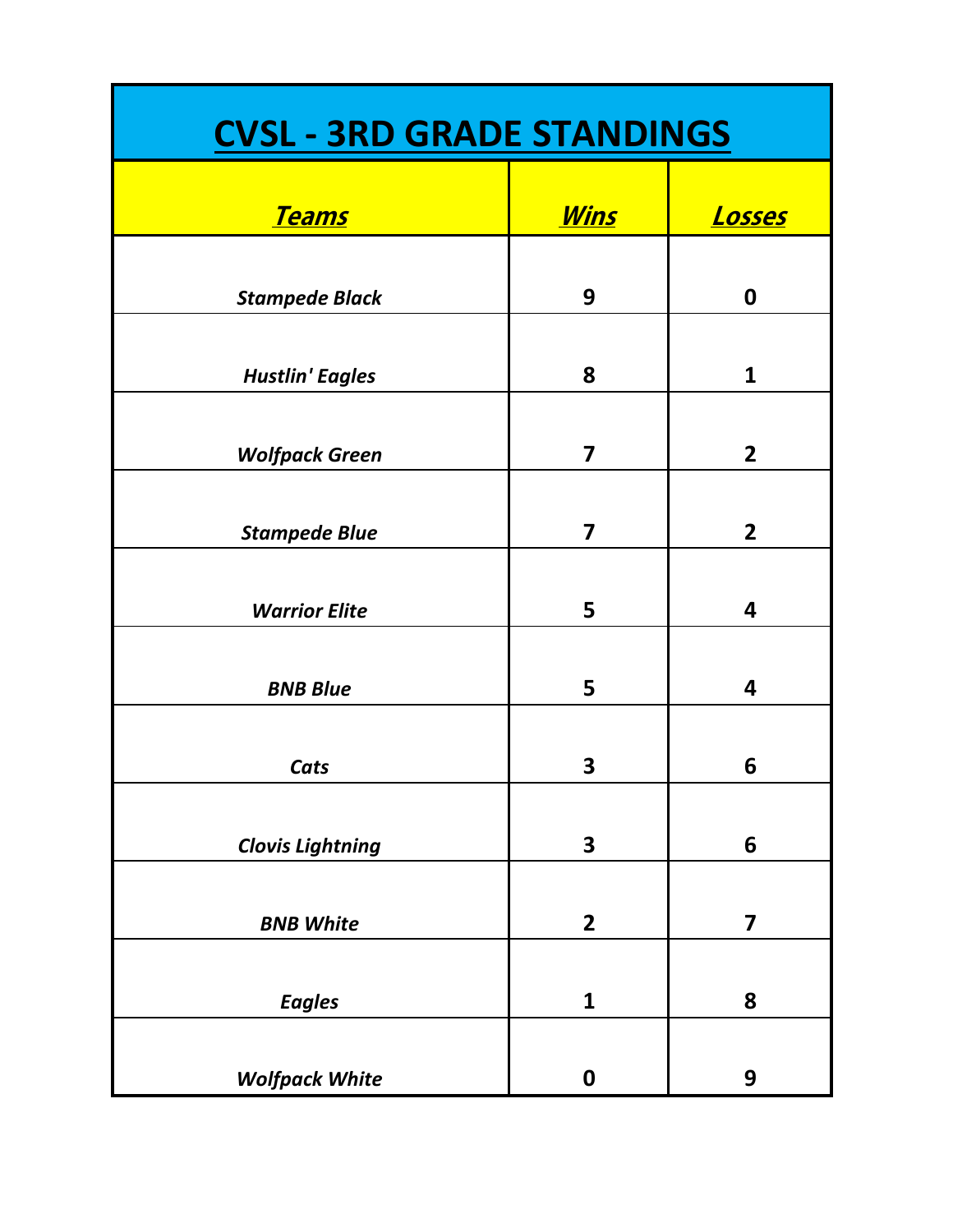| <b>CVSL - 4TH GRADE STANDINGS</b> |                         |                         |
|-----------------------------------|-------------------------|-------------------------|
| <u>Teams</u>                      | <u>Wins</u>             | <u>Losses</u>           |
| <b>BNB Blue</b>                   | 9                       | $\boldsymbol{0}$        |
| <b>Hustlin' Eagles</b>            | 8                       | 1                       |
| <b>Warrior Elite</b>              | 6                       | 3                       |
| <b>Visalia Rebels</b>             | 6                       | 3                       |
| <b>Wolfpack Green</b>             | 6                       | 3                       |
| <b>Gaucho Elite</b>               | 6                       | 3                       |
| <b>Tigers</b>                     | 5                       | 4                       |
| <b>Eagles</b>                     | 5                       | 4                       |
| <b>BNB Red</b>                    | $\overline{\mathbf{4}}$ | 5                       |
| <b>Clovis Lightning</b>           | 4                       | 5                       |
| <b>Panther Elite</b>              | 3                       | 6                       |
| <b>Stampede Black</b>             | 3                       | 6                       |
| <b>Barstow Elite</b>              | 3                       | 6                       |
| <b>Lightning White</b>            | $\mathbf{2}$            | 4                       |
| <b>Stampede Blue</b>              | $\mathbf{2}$            | $\overline{\mathbf{z}}$ |
| <b>Grizzlies</b>                  | $\mathbf{1}$            | 8                       |
| <b>BNB White</b>                  | 1                       | 8                       |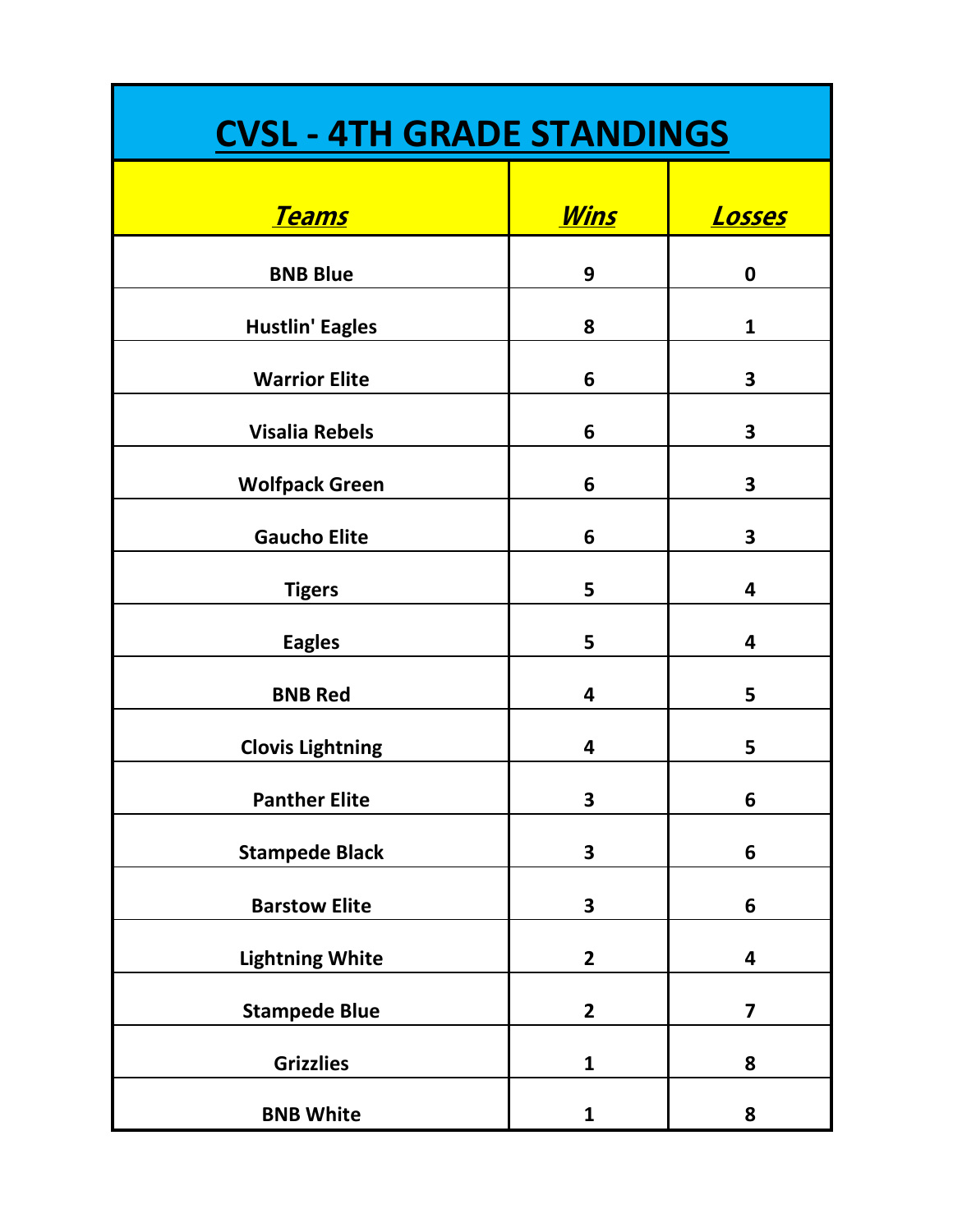| <b>CVSL - 5TH GRADE STANDINGS</b> |                         |                |
|-----------------------------------|-------------------------|----------------|
| <u>Teams</u>                      | <u>Wins</u>             | <u>Losses</u>  |
| <b>Fresno Heat</b>                | 8                       | $\mathbf{1}$   |
| <b>Empire</b>                     | 8                       | $\mathbf{1}$   |
| <b>Hustlin' Eagles</b>            | $\overline{\mathbf{z}}$ | $\overline{2}$ |
| <b>BNB Blue</b>                   | $\overline{\mathbf{z}}$ | $\overline{2}$ |
| <b>Grizzlies</b>                  | 6                       | 3              |
| <b>Wolfpack Green</b>             | 5                       | 4              |
| <b>Barstow Elite</b>              | 5                       | 4              |
| <b>Panther Elite</b>              | 5                       | 4              |
| <b>Warrior Elite</b>              | 4                       | 5              |
| <b>Stampede Blue</b>              | $\overline{\mathbf{3}}$ | 6              |
| <b>BNB Red</b>                    | 3                       | 6              |
| <b>Eagles</b>                     | 3                       | 6              |
| <b>Tigers</b>                     | 1                       | 8              |
| <b>BNB White</b>                  | 1                       | 8              |
| <b>Wolfpack White</b>             | 1                       | 8              |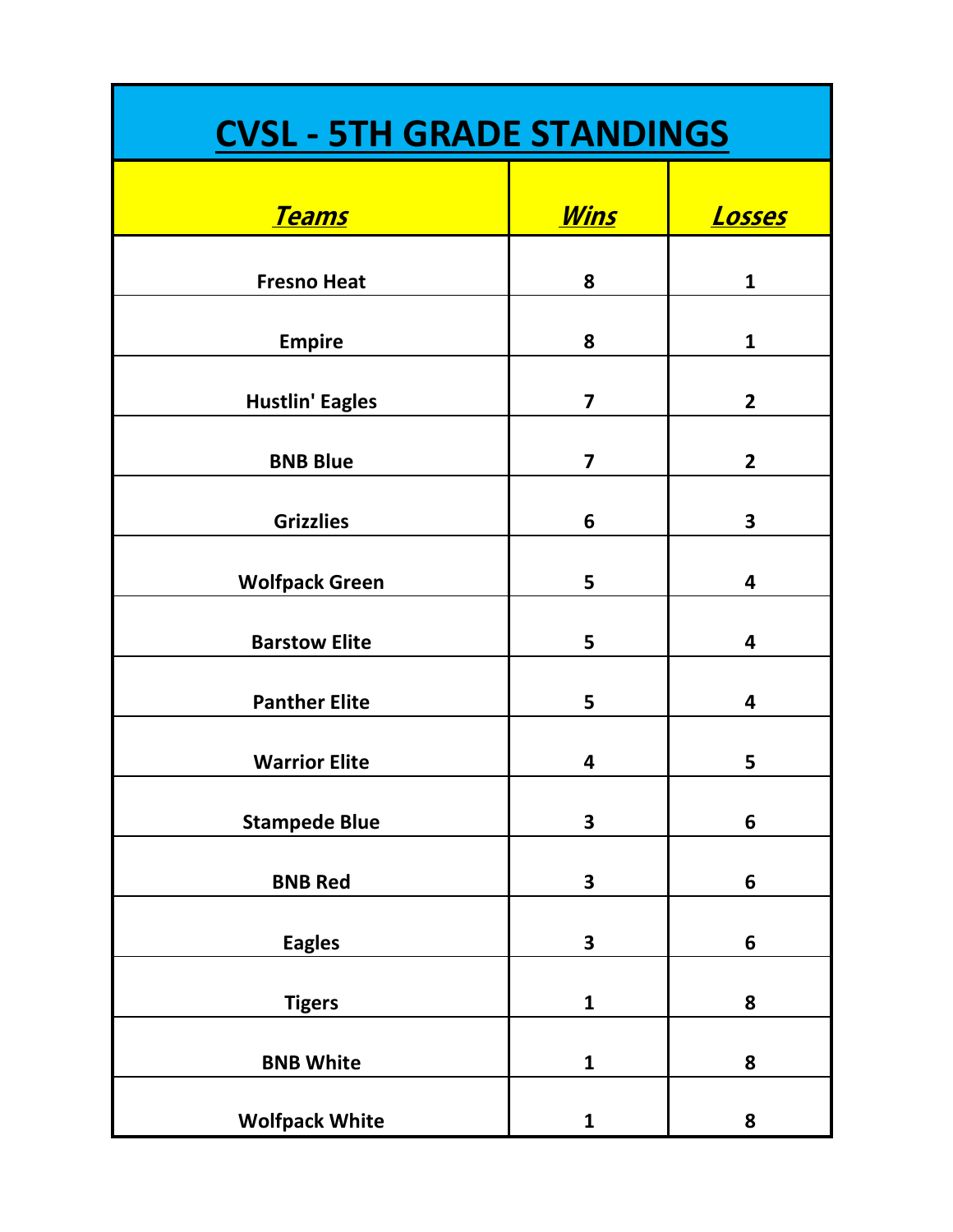| <b>CVSL - 6TH GRADE STANDINGS</b> |                         |                         |
|-----------------------------------|-------------------------|-------------------------|
| <u>Teams</u>                      | <u>Wins</u>             | <u> Losses</u>          |
| <b>Cats Navy</b>                  | 8                       | $\mathbf{1}$            |
| <b>Stampede Blue</b>              | 8                       | $\mathbf{1}$            |
| <b>Stampede Black</b>             | 8                       | $\mathbf{1}$            |
| <b>Lemoore Ballistic</b>          | $\overline{\mathbf{z}}$ | $\overline{2}$          |
| <b>Hustlin' Eagles</b>            | 6                       | 3                       |
| <b>Cats Gold</b>                  | 6                       | 3                       |
| <b>Tigers</b>                     | 5                       | 4                       |
| <b>Barstow Elite</b>              | 5                       | 4                       |
| <b>Clovis Lightning</b>           | 5                       | 4                       |
| <b>Eagles</b>                     | 4                       | 5                       |
| <b>Wolfpack Green</b>             | 4                       | 5                       |
| <b>Gaucho Elite</b>               | $\mathbf{2}$            | 7                       |
| <b>Grizzlies</b>                  | $\mathbf{2}$            | $\overline{\mathbf{z}}$ |
| <b>BNB Blue</b>                   | $\mathbf{1}$            | 8                       |
| <b>Lightning White</b>            | $\mathbf{1}$            | 5                       |
| <b>Wolfpack White</b>             | $\boldsymbol{0}$        | 9                       |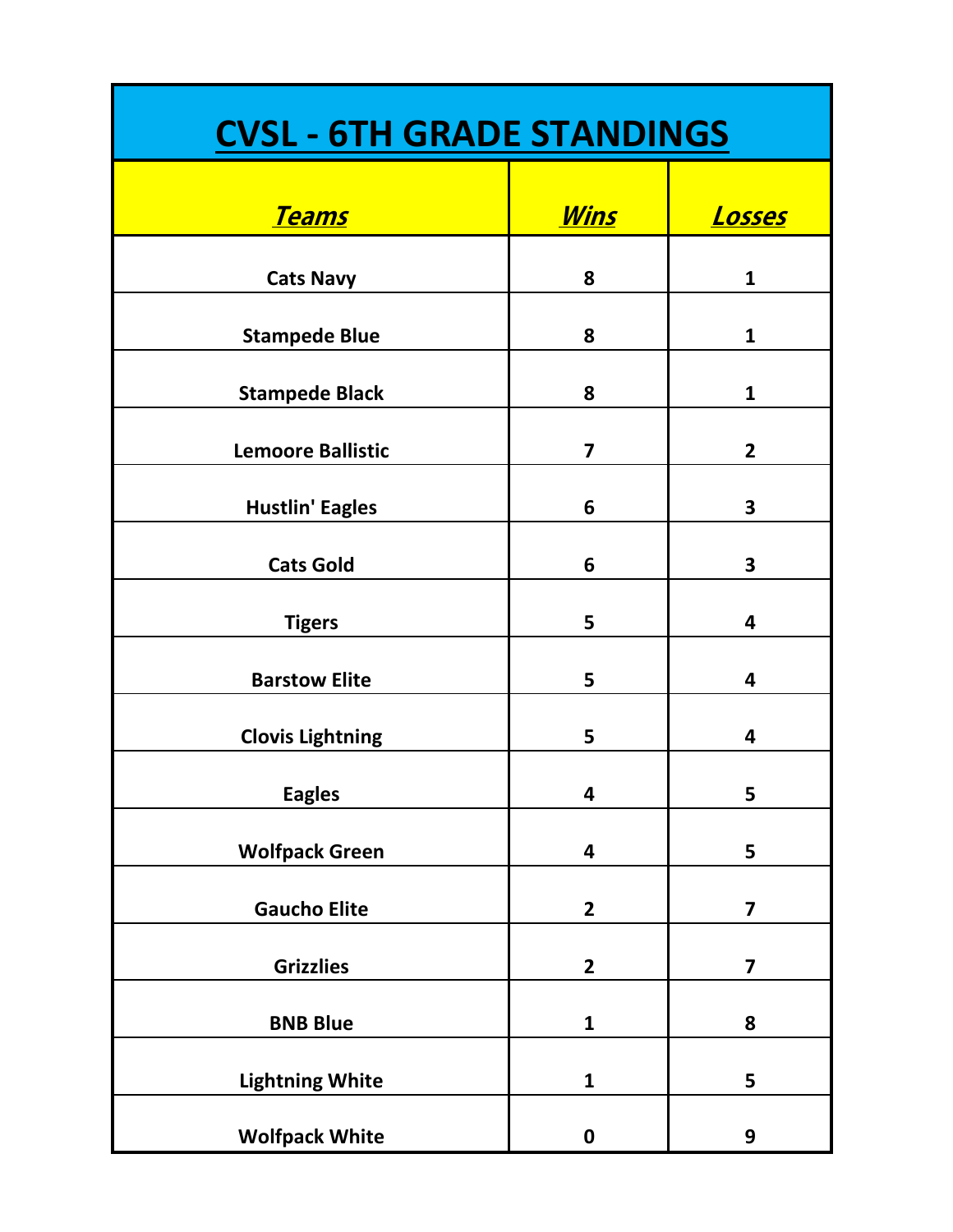| <b>CVSL - 7TH GRADE STANDINGS</b> |                         |                         |
|-----------------------------------|-------------------------|-------------------------|
| <u>Teams</u>                      | <u>Wins</u>             | <u> Losses</u>          |
| West                              | 9                       | $\bf{0}$                |
| <b>Eagles</b>                     | 8                       | 1                       |
| <b>Clovis Lightning</b>           | $\overline{\mathbf{z}}$ | $\mathbf{2}$            |
| <b>Wolfpack Green</b>             | $\overline{\mathbf{z}}$ | $\overline{2}$          |
| <b>Barstow Elite</b>              | $\overline{\mathbf{z}}$ | $\overline{2}$          |
| <b>Tigers</b>                     | $\overline{\mathbf{z}}$ | $\overline{2}$          |
| <b>Hustlin' Eagles</b>            | 5                       | 4                       |
| <b>BNB Blue</b>                   | 5                       | 4                       |
| <b>Grizzlies</b>                  | 4                       | 5                       |
| <b>Lightning White</b>            | 3                       | 6                       |
| <b>Gaucho Elite</b>               | $\overline{\mathbf{3}}$ | 6                       |
| <b>Panther Elite</b>              | $\mathbf{2}$            | $\overline{\mathbf{z}}$ |
| <b>Stampede Black</b>             | $\mathbf{2}$            | $\overline{\mathbf{z}}$ |
| <b>Wolfpack White</b>             | $\mathbf{2}$            | $\overline{\mathbf{z}}$ |
| <b>BNB White</b>                  | $\overline{2}$          | $\overline{\mathbf{z}}$ |
| <b>Cats Gold</b>                  | $\boldsymbol{0}$        | 9                       |